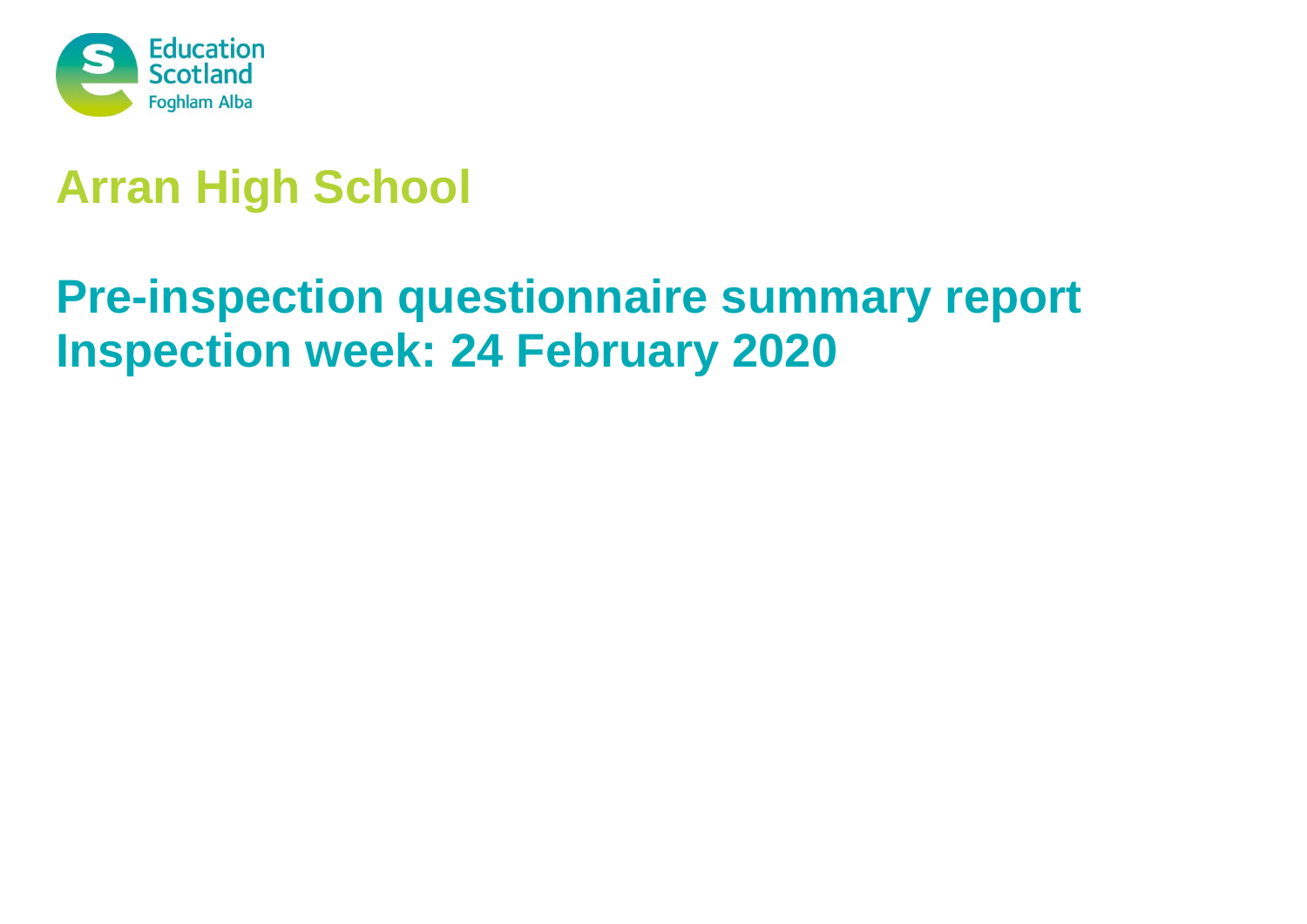## **Questionnaire for young people in secondary stages (02)**

| Q<br>No.        | Question                                                                                                                | <b>Response</b><br>Count | <b>Strongly</b><br>agree % | Agree<br>$\%$ | <b>Disagree</b><br>℅ | <b>Strongly</b><br>disagree % | Don't<br>know<br>$\frac{1}{2}$ | Didn't<br>answer<br>$\%$ |
|-----------------|-------------------------------------------------------------------------------------------------------------------------|--------------------------|----------------------------|---------------|----------------------|-------------------------------|--------------------------------|--------------------------|
| 4               | I feel safe when I am at school.                                                                                        | 194                      | 21.65                      | 67.53         | 2.58                 | 0.52                          | 7.73                           | 0.00                     |
| 5               | My school helps me to feel safe.                                                                                        | 194                      | 14.43                      | 55.67         | 13.4                 | 3.09                          | 13.4                           | 0.00                     |
| 6               | I have someone in my school I can speak to if I am upset<br>or worried about something.                                 | 194                      | 21.13                      | 47.94         | 17.53                | 5.67                          | 7.73                           | 0.00                     |
| 7               | Staff treat me fairly and with respect.                                                                                 | 194                      | 10.31                      | 61.34         | 15.46                | 4.64                          | 6.7                            | 1.55                     |
| 8               | Other young people treat me fairly and with respect.                                                                    | 194                      | 12.89                      | 60.31         | 15.98                | 4.12                          | 6.7                            | 0.00                     |
| 9               | My school helps me to understand and respect other<br>people.                                                           | 194                      | 11.86                      | 67.01         | 9.28                 | 3.61                          | 7.22                           | 1.03                     |
| 10 <sup>°</sup> | My school is helping me to become confident.                                                                            | 194                      | 8.76                       | 43.81         | 26.29                | 10.31                         | 10.82                          | 0.00                     |
| 11              | My school teaches me how to lead a healthy lifestyle.                                                                   | 194                      | 12.89                      | 56.7          | 20.1                 | 6.7                           | 3.61                           | 0.00                     |
| 12              | There are lots of chances at my school for me to get<br>regular exercise.                                               | 194                      | 28.87                      | 58.76         | 7.73                 | 1.03                          | 2.58                           | 1.03                     |
| 13              | My school offers me the opportunity to take part in<br>activities in school beyond the classroom and timetabled<br>day. | 194                      | 25.26                      | 65.46         | 3.61                 | 1.55                          | 4.12                           | 0.00                     |
| 14              | I have the opportunity to discuss my achievements<br>outwith school with an adult in school who knows me<br>well.       | 194                      | 6.19                       | 45.88         | 23.71                | 7.22                          | 16.49                          | 0.52                     |
| 15              | My school listens to my views.                                                                                          | 194                      | 3.09                       | 35.05         | 25.77                | 15.46                         | 20.1                           | 0.52                     |
| 16              | My school takes my views into account.                                                                                  | 194                      | 2.58                       | 26.8          | 23.71                | 14.95                         | 31.44                          | 0.52                     |
| 17              | My homework helps me to understand and improve my<br>work in school.                                                    | 194                      | 4.64                       | 44.33         | 26.8                 | 13.92                         | 9.79                           | 0.52                     |
| 18              | I was given good advice to make choices about taking<br>the subjects that are right for me.                             | 194                      | 7.73                       | 40.72         | 20.62                | 8.25                          | 21.65                          | 1.03                     |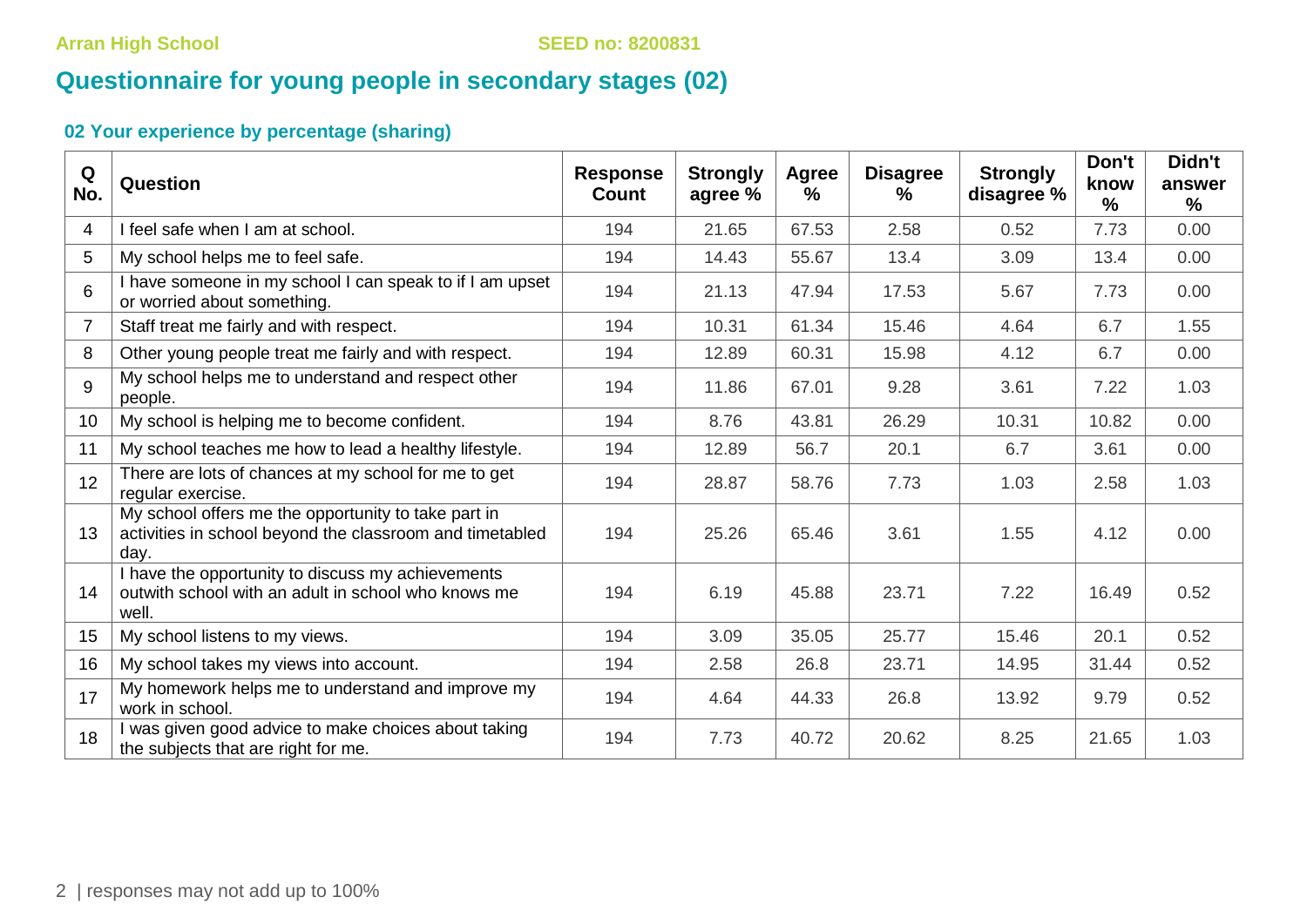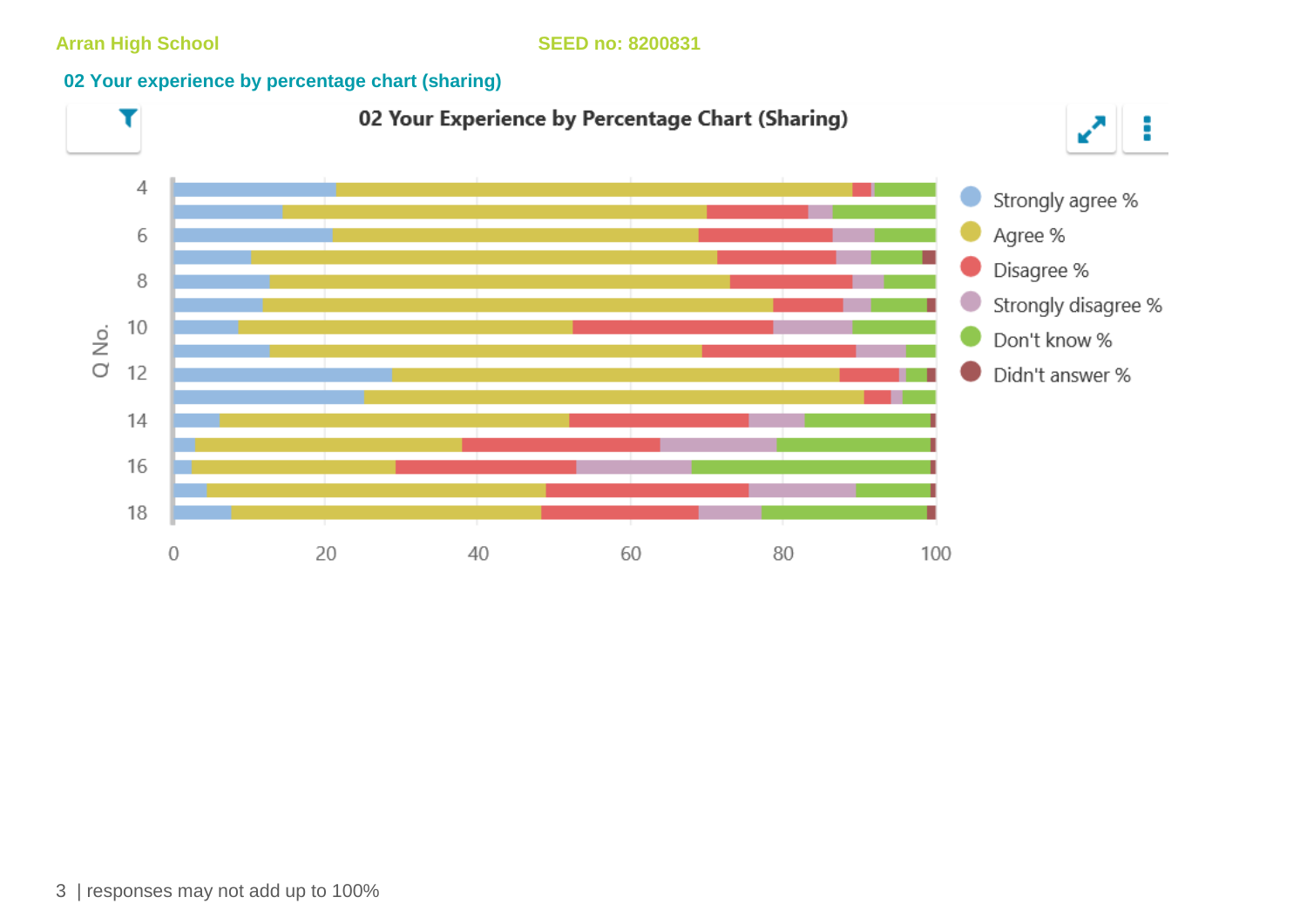| Q<br>No. | <b>Question</b>                                                        | <b>Response</b><br>Count | All of the<br>time % | Some of the<br>time % | Not very<br>often % | Don't<br>know % | Didn't<br>answer % |
|----------|------------------------------------------------------------------------|--------------------------|----------------------|-----------------------|---------------------|-----------------|--------------------|
| 19       | Staff help young people to be responsible for their<br>own behaviour.  | 194                      | 20.1                 | 63.92                 | 10.82               | 5.15            | 0.00               |
| 20       | I feel comfortable approaching staff with questions<br>or suggestions. | 194                      | 20.62                | 46.39                 | 26.8                | 6.19            | 0.00               |
| 21       | I am given the opportunity to influence what and<br>how I learn.       | 194                      | 13.4                 | 45.88                 | 29.9                | 9.79            | 1.03               |
| 22       | I enjoy learning at school.                                            | 194                      | 7.73                 | 57.22                 | 30.41               | 3.09            | 1.55               |
| 23       | I feel that my work in school is hard enough.                          | 194                      | 22.68                | 69.07                 | 3.61                | 4.64            | 0.00               |
| 24       | I know who to ask to get help if I find my work too<br>hard.           | 194                      | 40.72                | 41.75                 | 11.86               | 3.61            | 2.06               |
| 25       | Staff help me to understand how I am progressing<br>in my school work. | 194                      | 20.1                 | 60.82                 | 15.46               | 3.09            | 0.52               |
| 26       | The feedback I receive on my work helps me to<br>improve my learning.  | 194                      | 19.07                | 62.89                 | 14.95               | 2.58            | 0.52               |
| 27       | I am encouraged by staff to do the best I can.                         | 194                      | 35.57                | 50                    | 11.34               | 2.06            | 1.03               |
| 28       | I am happy with the quality of teaching in my<br>school.               | 194                      | 15.46                | 53.61                 | 26.29               | 4.64            | 0.00               |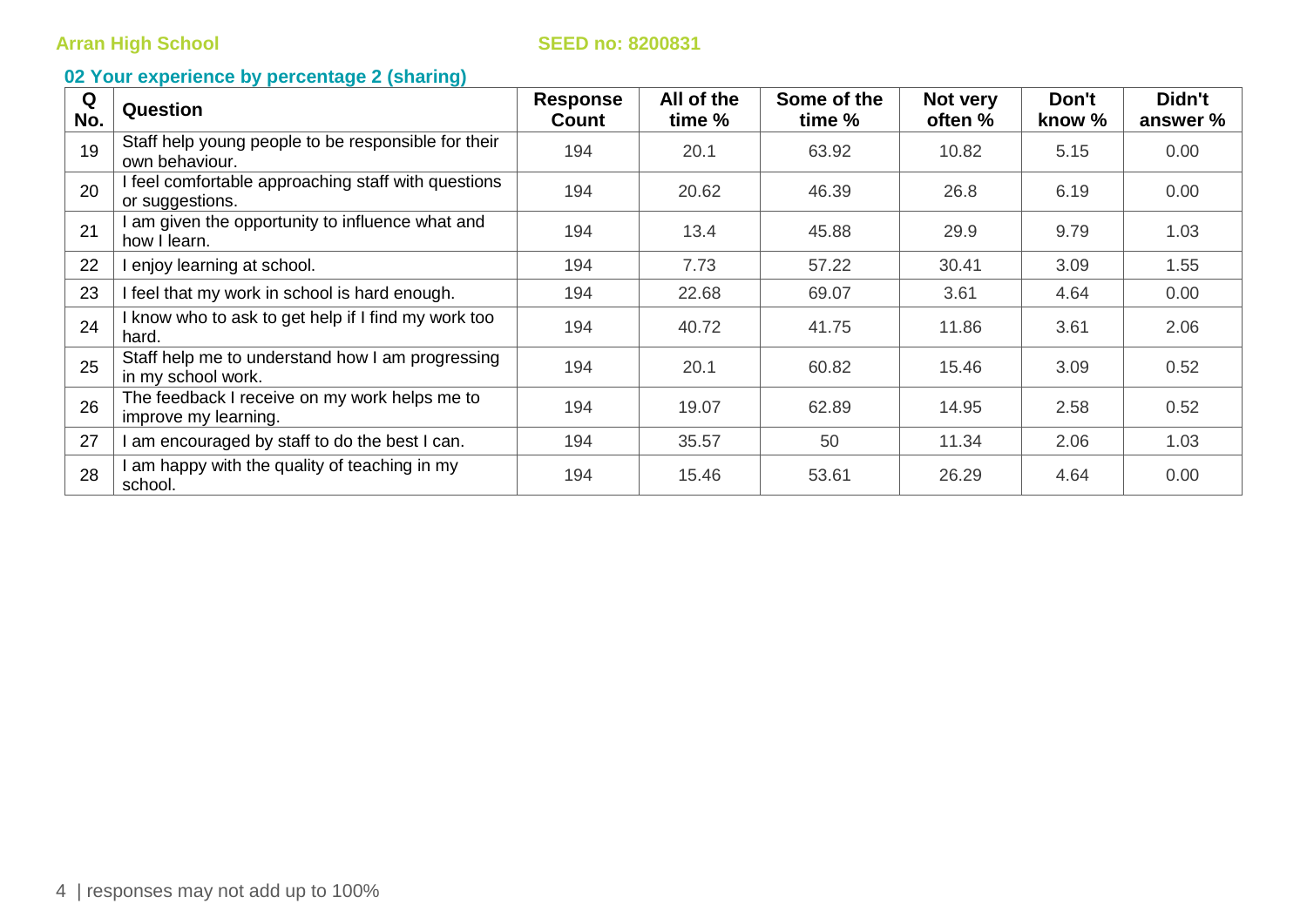

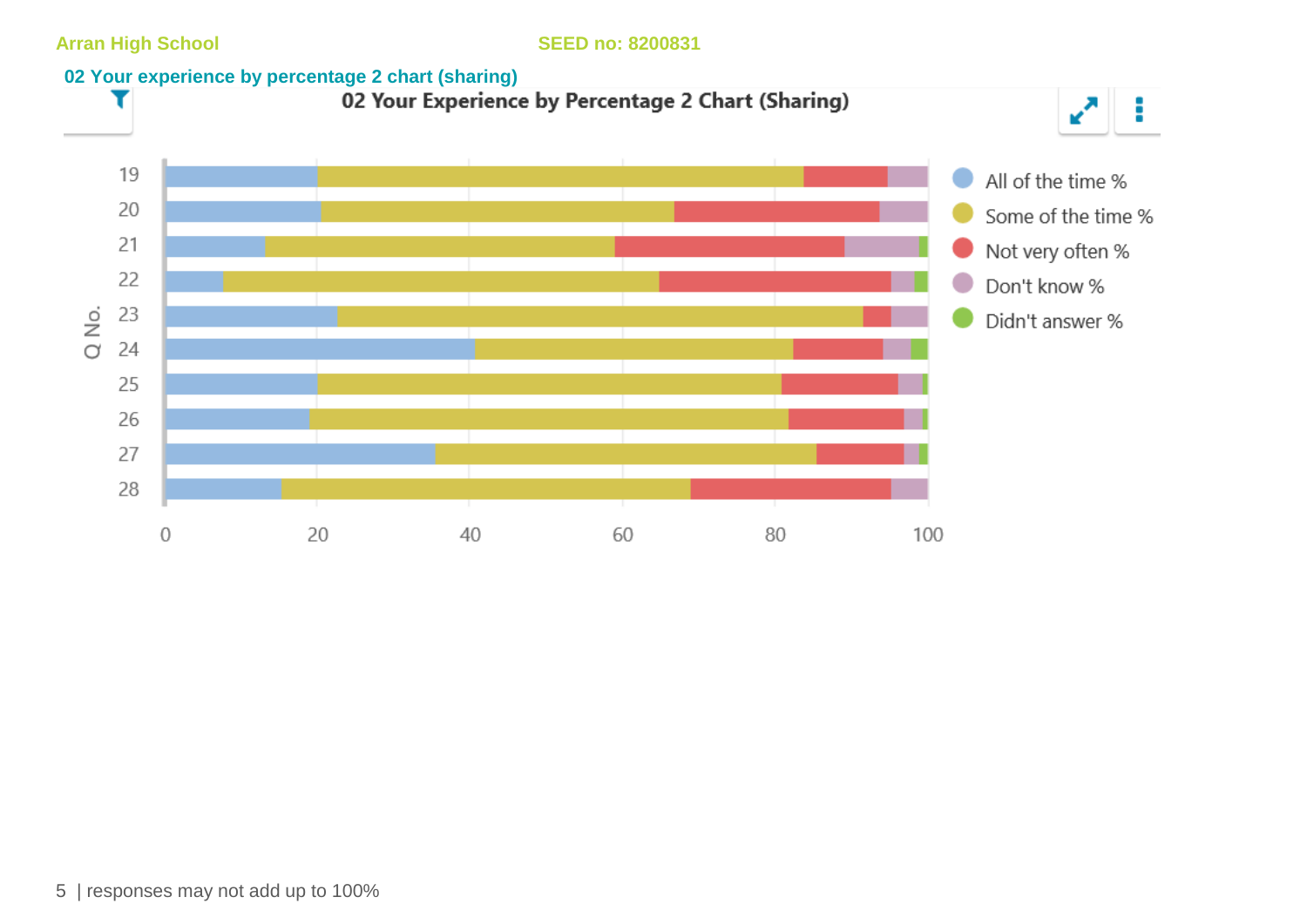#### **02 Your experience by percentage (sharing) bullying**

| No. | <b>Question</b>                         | <b>Response</b><br><b>Count</b> | <b>Strongly</b><br>agree % | <b>Agree</b><br>$\%$ | <b>Disagree</b><br>$\frac{0}{0}$ | <b>Strongly</b><br>disagree | <b>Never</b><br>experienced answer<br>$\frac{0}{0}$ | Didn't<br>$\%$ |
|-----|-----------------------------------------|---------------------------------|----------------------------|----------------------|----------------------------------|-----------------------------|-----------------------------------------------------|----------------|
| 29  | My school deals well with any bullying. | 194                             | 4.64                       | 29.38                | 18.56                            | 9.28                        | 37.63                                               | 0.52           |

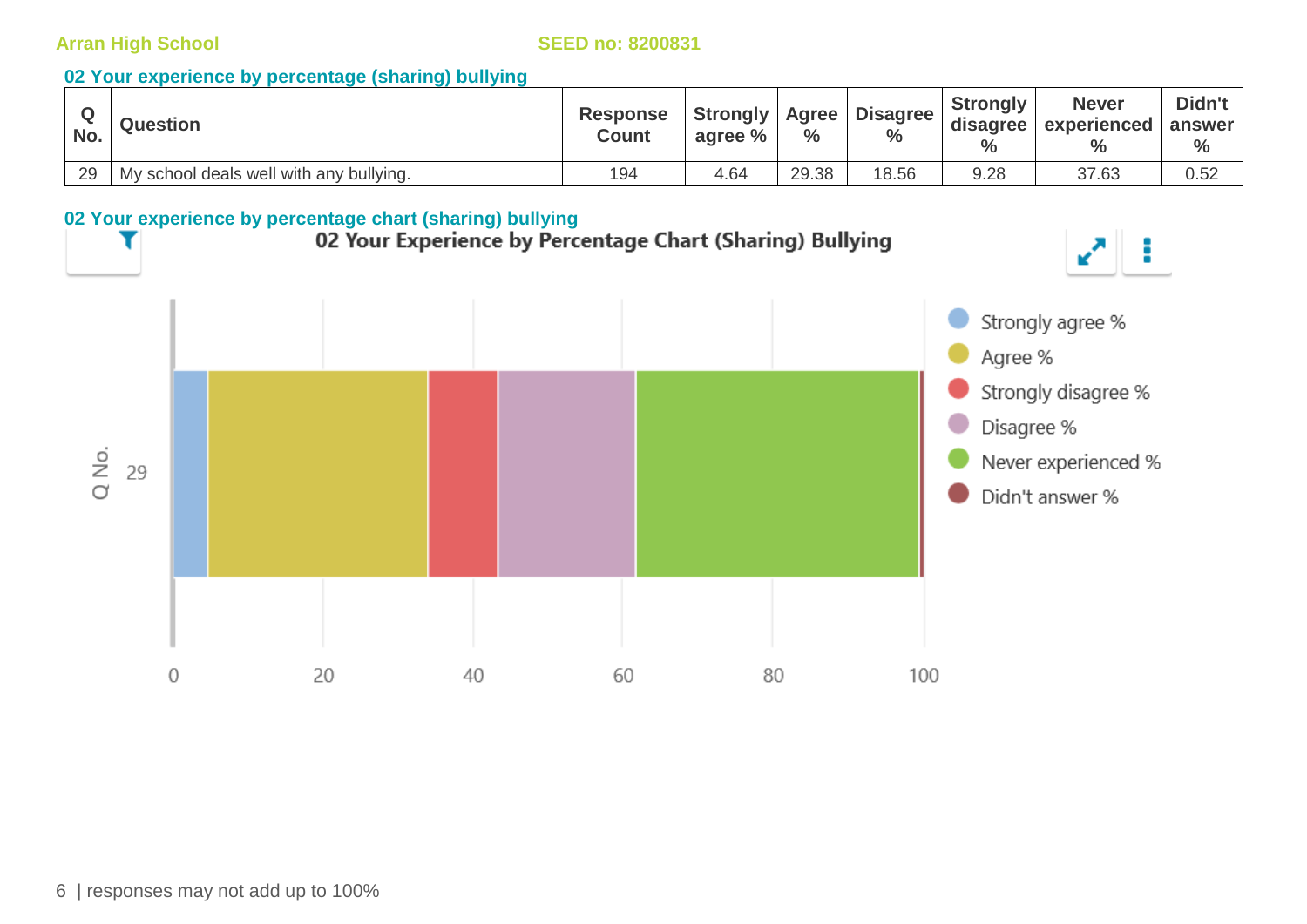#### **02 Your experience by percentage (sharing) moved**

| $\sim$<br>w<br>No. | Question                                                                 | <b>Response</b><br>Count | <b>Strongly</b><br>agree % | Agree % | <b>Disagree</b><br>$\frac{0}{0}$ | <b>Strongly</b><br>disagree % | <b>Haven't</b><br>moved % | Didn't<br>answer % |
|--------------------|--------------------------------------------------------------------------|--------------------------|----------------------------|---------|----------------------------------|-------------------------------|---------------------------|--------------------|
| 30                 | I was well supported if I moved to a new<br>school within the last year. | 194                      | ◡.                         | 13.92   | 4.64                             | .03                           | 73.7                      | 0.00               |

#### **02 Your experience by percentage chart (sharing) moved**

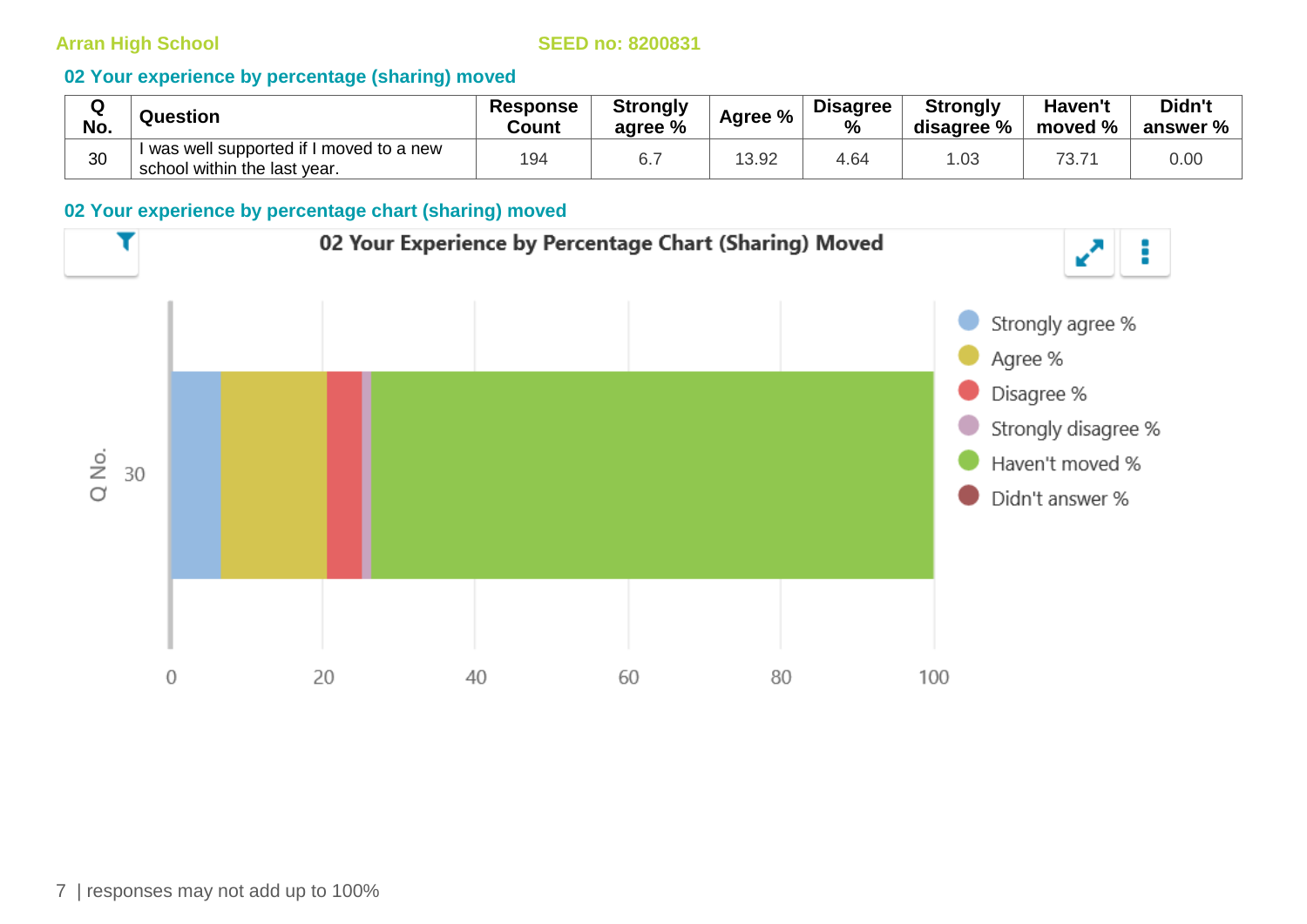## **Questionnaire for parents/carers of children in secondary stages (05)**

| Q<br>No.                | Question                                                                                                                                       | <b>Response</b><br><b>Count</b> | <b>Strongly</b><br>agree % | <b>Agree</b><br>$\frac{9}{6}$ | <b>Disagree</b><br>% | <b>Strongly</b><br>disagree<br>℅ | Don't<br>know<br>$\frac{0}{0}$ | Didn't<br>answer<br>$\frac{9}{6}$ |
|-------------------------|------------------------------------------------------------------------------------------------------------------------------------------------|---------------------------------|----------------------------|-------------------------------|----------------------|----------------------------------|--------------------------------|-----------------------------------|
| $\overline{\mathbf{4}}$ | My child likes being at this school.                                                                                                           | 73                              | 15.07                      | 61.64                         | 17.81                | 4.11                             | 0.00                           | 1.37                              |
| 5                       | Staff treat my child fairly and with respect.                                                                                                  | 73                              | 28.77                      | 58.9                          | 5.48                 | 5.48                             | 1.37                           | 0.00                              |
| 6                       | I feel that my child is safe at the school.                                                                                                    | 73                              | 34.25                      | 54.79                         | 8.22                 | 0.00                             | 1.37                           | 1.37                              |
| $\overline{7}$          | The school helps my child to feel confident.                                                                                                   | 73                              | 17.81                      | 54.79                         | 13.7                 | 5.48                             | 6.85                           | 1.37                              |
| 8                       | I feel staff really know my child as an individual.                                                                                            | 73                              | 23.29                      | 54.79                         | 17.81                | 2.74                             | 1.37                           | 0.00                              |
| 9                       | My child finds their learning activities hard enough.                                                                                          | 73                              | 19.18                      | 56.16                         | 13.7                 | 6.85                             | 2.74                           | 1.37                              |
| 10                      | My child receives the help he/she needs to do well.                                                                                            | 73                              | 20.55                      | 49.32                         | 23.29                | 5.48                             | 1.37                           | 0.00                              |
| 11                      | My child is encouraged by the school to be healthy and take<br>regular exercise.                                                               | 73                              | 15.07                      | 65.75                         | 10.96                | 0.00                             | 8.22                           | 0.00                              |
| 12                      | The school supports my child's emotional wellbeing.                                                                                            | 73                              | 16.44                      | 52.05                         | 5.48                 | 9.59                             | 16.44                          | 0.00                              |
| 13                      | My child is making good progress at the school.                                                                                                | 73                              | 16.44                      | 58.9                          | 12.33                | 6.85                             | 4.11                           | 1.37                              |
| 14                      | My child was well supported to make choices about taking the<br>subjects that are right for them.                                              | 73                              | 12.33                      | 39.73                         | 24.66                | 8.22                             | 15.07                          | 0.00                              |
| 15                      | I receive helpful, regular feedback about how my child is<br>learning and developing e.g. informal feedback, reports and<br>learning profiles. | 73                              | 12.33                      | 53.42                         | 24.66                | 8.22                             | 1.37                           | 0.00                              |
| 16                      | The information I receive about how my child is doing reaches<br>me at the right time.                                                         | 73                              | 12.33                      | 46.58                         | 21.92                | 6.85                             | 12.33                          | 0.00                              |
| 17                      | I understand how my child's progress is assessed.                                                                                              | 73                              | 10.96                      | 60.27                         | 12.33                | 6.85                             | 6.85                           | 2.74                              |
| 18                      | The school gives me advice on how to support my child's<br>learning at home.                                                                   | 73                              | 6.85                       | 41.1                          | 26.03                | 17.81                            | 8.22                           | 0.00                              |
| 19                      | The school organises activities where my child and I can learn<br>together.                                                                    | 73                              | 2.74                       | 10.96                         | 36.99                | 27.4                             | 20.55                          | 1.37                              |
| 20                      | The school takes my views into account when making changes.                                                                                    | 73                              | 8.22                       | 26.03                         | 27.4                 | 19.18                            | 19.18                          | 0.00                              |
| 21                      | I feel comfortable approaching the school with questions,<br>suggestions and/or a problem.                                                     | 73                              | 26.03                      | 47.95                         | 13.7                 | 12.33                            | 0.00                           | 0.00                              |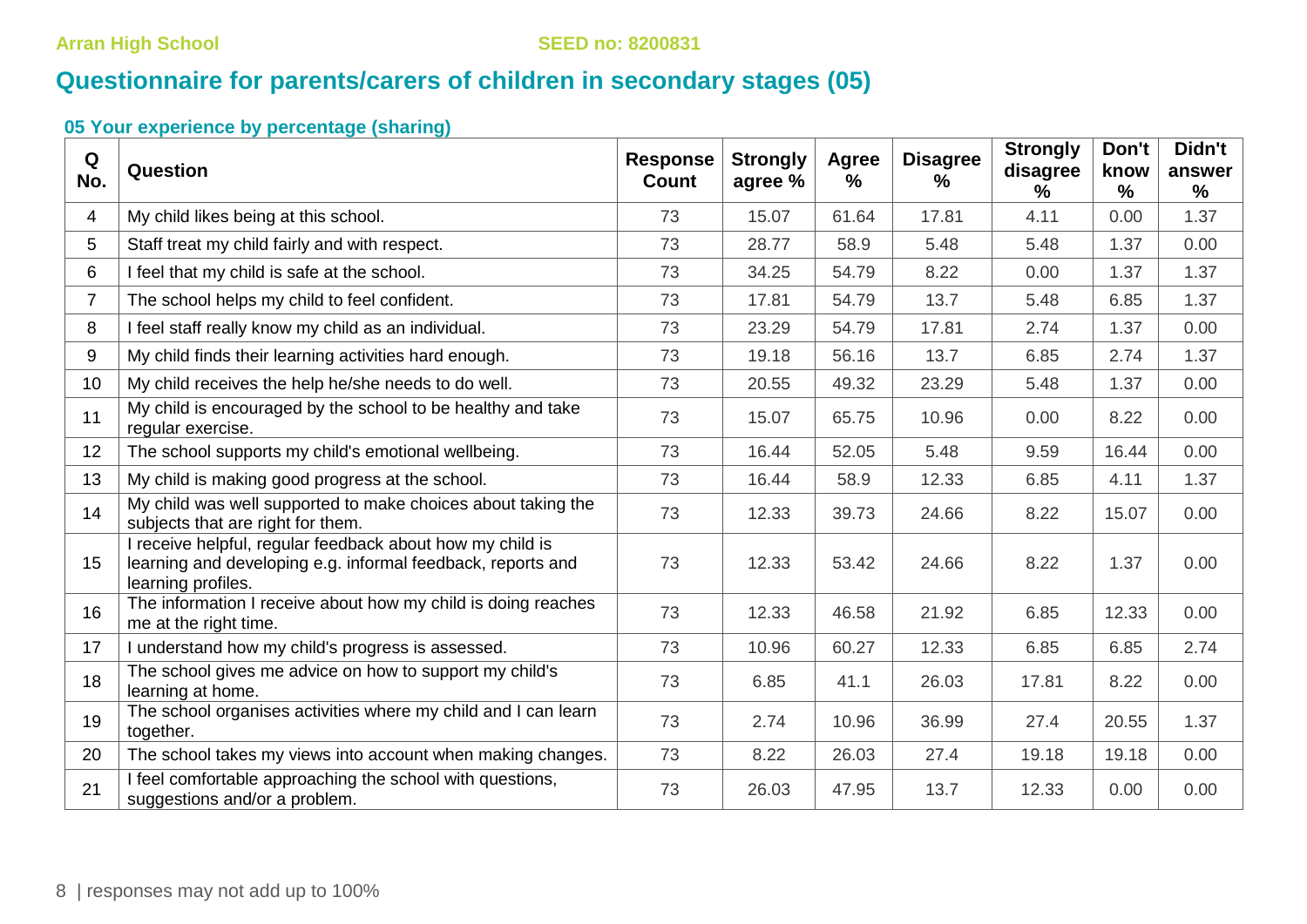| Q<br>No. | <b>Question (cont.)</b>                                                                        | <b>Response</b><br>Count | <b>Strongly</b><br>agree % | Agree<br>% | <b>Disagree</b><br>$\%$ | <b>Strongly</b><br>disagree<br>% | Don't<br>know<br>% | Didn't<br>answer<br>$\%$ |
|----------|------------------------------------------------------------------------------------------------|--------------------------|----------------------------|------------|-------------------------|----------------------------------|--------------------|--------------------------|
| 22       | feel encouraged to be involved in the work of the Parent<br>Council and/or parent association. | 73                       | 10.96                      | 34.25      | 26.03                   | 17.81                            | 10.96              | 0.00                     |
| 23       | am kept informed about the work of the Parent Council and/or<br>parent association.            | 73                       | 10.96                      | 27.4       | 31.51                   | 23.29                            | 6.85               | 0.00                     |
| 24       | am satisfied with the quality of teaching in the school.                                       | 73                       | 16.44                      | 36.99      | 27.4                    | 8.22                             | 8.22               | 2.74                     |
| 25       | The school is well led and managed.                                                            | 73                       | 8.22                       | 30.14      | 32.88                   | 19.18                            | 8.22               | 1.37                     |
| 26       | The school encourages young people to treat others with<br>respect.                            | 73                       | 19.18                      | 58.9       | 10.96                   | 1.37                             | 9.59               | 0.00                     |
| 27       | would recommend the school to other parents.                                                   | 73                       | 15.07                      | 35.62      | 19.18                   | 8.22                             | 19.18              | 2.74                     |
| 28       | Overall, I am satisfied with the school.                                                       | 73                       | 17.81                      | 41.1       | 20.55                   | 9.59                             | 6.85               | 4.11                     |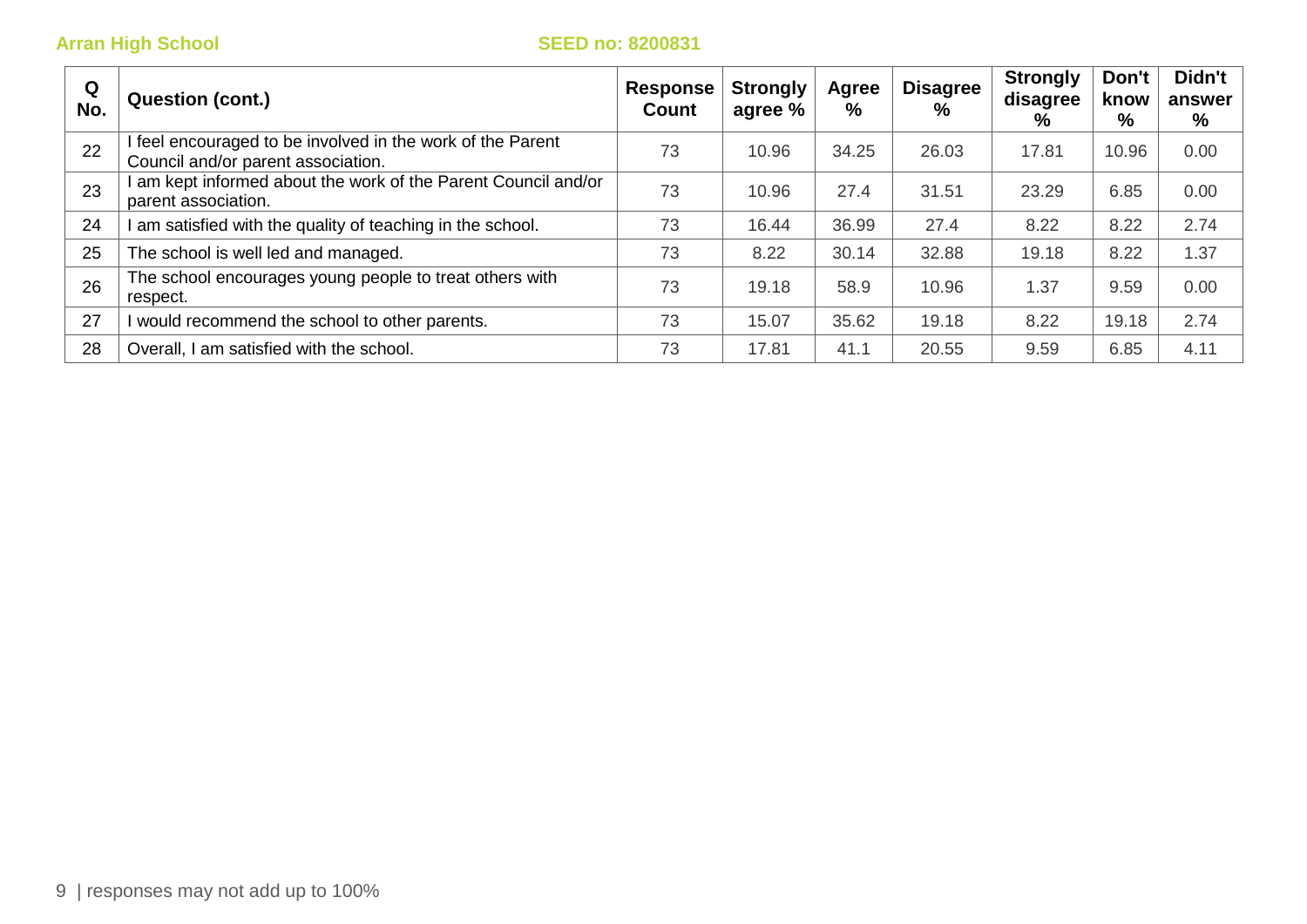## **05 Your experience by percentage chart (sharing)**<br> **1** OS Your Experience by Percentage Chart (Sharing)



10 | responses may not add up to 100%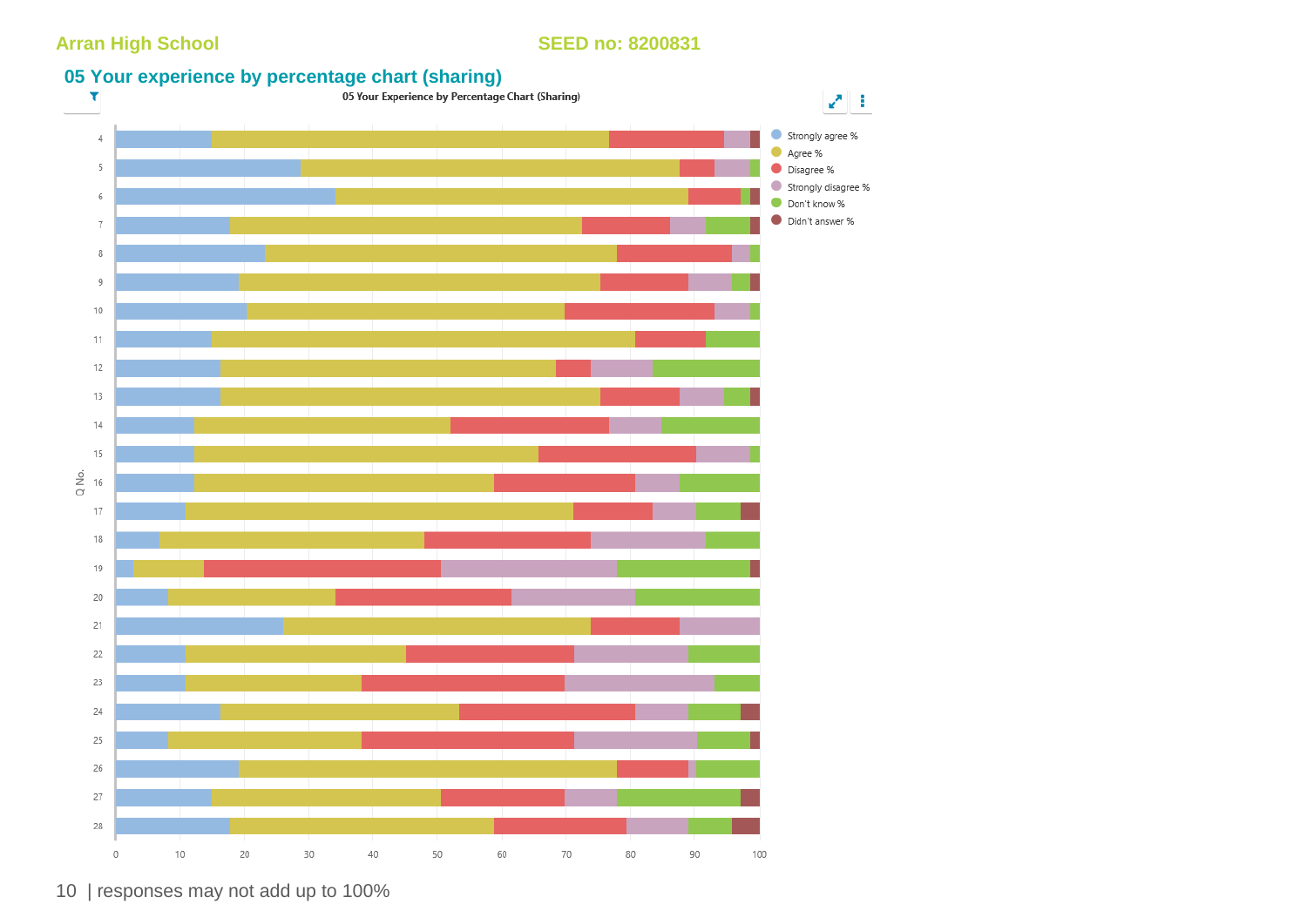#### **05 Your experience by percentage (sharing) bullying**

| No. | <b>Question</b>                                    | <b>Response</b><br><b>Count</b> | <b>Strongly</b><br>agree % | Agree<br>$\%$ | <b>Disagree</b><br>$\frac{0}{0}$ | <b>Strongly</b><br>disagree % | <b>Never</b><br>experienced % | Didn't<br>answer % |
|-----|----------------------------------------------------|---------------------------------|----------------------------|---------------|----------------------------------|-------------------------------|-------------------------------|--------------------|
| 29  | My child's school deals well with any<br>bullying. | 70<br>۰ ت                       | 6.85                       | 27            | 12.33                            | 8.22                          | 45.21                         | 0.00               |

#### **05 Your experience by percentage chart (sharing) bullying**

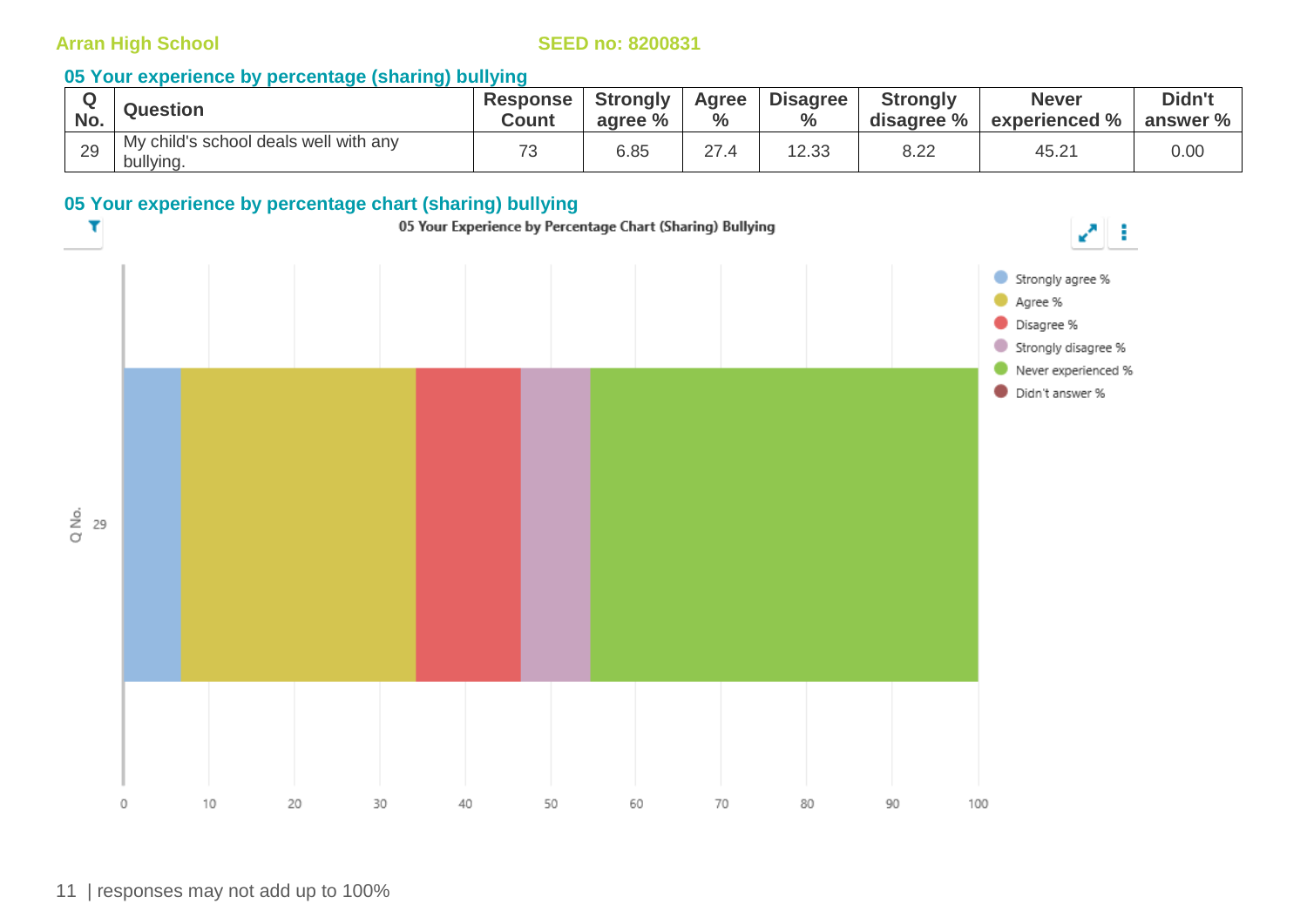## **Questionnaire for partners with the school (06)**

| $\mathbf Q$<br>No. | <b>Question</b>                                                                                                                                                      | <b>Response</b><br><b>Count</b> | <b>Strongly</b><br>agree % | <b>Agree</b><br>$\%$ | <b>Disagree</b><br>$\frac{9}{6}$ | <b>Strongly</b><br>disagree<br>$\frac{0}{0}$ | Don't<br>know<br>$\frac{0}{0}$ | N/A<br>$\frac{0}{0}$ | Didn't<br>answer<br>$\frac{6}{6}$ |
|--------------------|----------------------------------------------------------------------------------------------------------------------------------------------------------------------|---------------------------------|----------------------------|----------------------|----------------------------------|----------------------------------------------|--------------------------------|----------------------|-----------------------------------|
| 3                  | My service/organisation works in partnership with<br>the school on a regular basis.                                                                                  | 14                              | 35.71                      | 50                   | 0.00                             | 0.00                                         | 7.14                           | 0.00                 | 7.14                              |
| $\overline{4}$     | We are aware of the school's procedures for<br>reporting child protection and safeguarding<br>concerns.                                                              | 14                              | 21.43                      | 64.29                | 0.00                             | 0.00                                         | 7.14                           | 0.00                 | 7.14                              |
| 5                  | My service/organisation has a clear understanding<br>of the school's strategies for raising attainment for<br>all.                                                   | 14                              | 28.57                      | 42.86                | 0.00                             | 0.00                                         | 14.29                          | 0.00                 | 14.29                             |
| 6                  | There are effective arrangements in place for jointly<br>planning provision with the school.                                                                         | 14                              | 14.29                      | 50                   | 14.29                            | 0.00                                         | 7.14                           | 7.14                 | 7.14                              |
| $\overline{7}$     | There are effective arrangements for jointly<br>delivering provision with the school.                                                                                | 14                              | 21.43                      | 57.14                | 0.00                             | 0.00                                         | 7.14                           | 7.14                 | 7.14                              |
| 8                  | My service/organisation is involved in the school's<br>self-evaluation of our joint work.                                                                            | 14                              | 14.29                      | 35.71                | 35.71                            | 0.00                                         | 0.00                           | 7.14                 | 7.14                              |
| $\overline{9}$     | Roles and responsibilities are clearly defined within<br>the partnership.                                                                                            | 14                              | 21.43                      | 57.14                | 14.29                            | 0.00                                         | 0.00                           | 0.00                 | 7.14                              |
| 10                 | Effective arrangements are in place to evaluate the<br>impact of our partnership working.                                                                            | 14                              | 14.29                      | 50                   | 7.14                             | 0.00                                         | 7.14                           | 14.29                | 7.14                              |
| 11                 | My service/organisation is kept up to date with<br>changes in the school which may affect the<br>services we deliver.                                                | 14                              | 14.29                      | 57.14                | 21.43                            | 0.00                                         | 0.00                           | 0.00                 | 7.14                              |
| 12                 | The school provides my service/organisation with<br>relevant information about the needs of children<br>and young people.                                            | 14                              | 14.29                      | 64.29                | 7.14                             | 0.00                                         | 7.14                           | 0.00                 | 7.14                              |
| 13                 | Arrangements are in place to support my<br>service/organisation to share relevant information<br>about the progress of children and young people<br>with the school. | 14                              | 14.29                      | 35.71                | 7.14                             | 0.00                                         | 14.29                          | 21.43                | 7.14                              |
| 14                 | The school values the contribution made by my<br>service/organisation.                                                                                               | 14                              | 35.71                      | 42.86                | 0.00                             | 0.00                                         | 14.29                          | 0.00                 | 7.14                              |
| 15                 | The school actively promotes my<br>service/organisation to potential users, as<br>appropriate.                                                                       | 14                              | 28.57                      | 42.86                | 0.00                             | 0.00                                         | 21.43                          | 0.00                 | 7.14                              |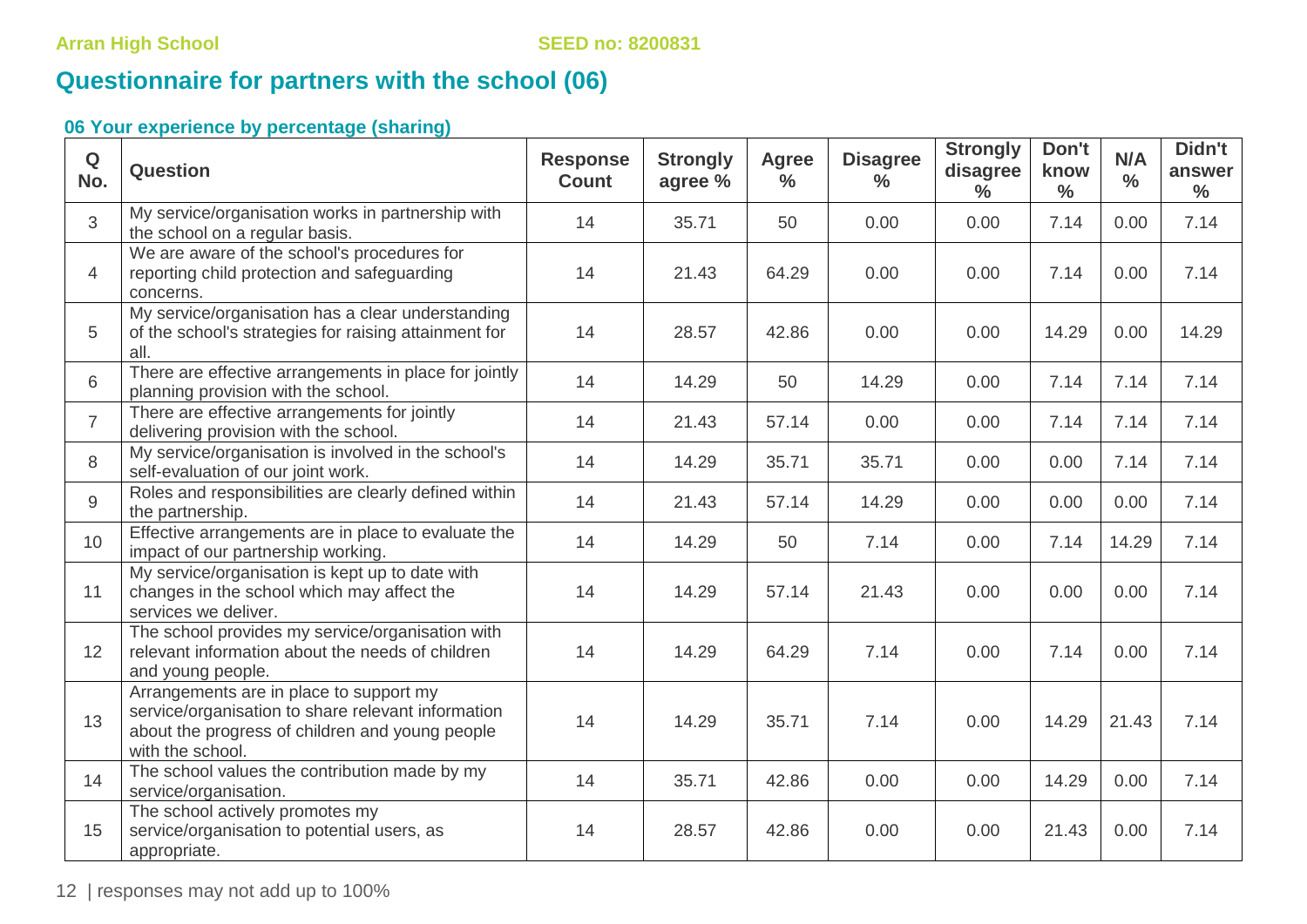| Q<br>No. | <b>Question (cont.)</b>                                                                                                     | <b>Response</b><br><b>Count</b> | <b>Strongly</b><br>agree % | Agree<br>$\%$ | <b>Disagree</b><br>$\%$ | <b>Strongly</b><br>disagree<br>$\%$ | Don't<br>know<br>$\frac{0}{0}$ | N/A<br>$\%$ | Didn't<br>answer<br>$\%$ |
|----------|-----------------------------------------------------------------------------------------------------------------------------|---------------------------------|----------------------------|---------------|-------------------------|-------------------------------------|--------------------------------|-------------|--------------------------|
| 16       | There are opportunities to network, share practice<br>and participate in joint training and development<br>with the school. | 14                              | 14.29                      | 42.86         | 7.14                    | 0.00                                | 7.14                           | 21.43       | 7.14                     |
| 17       | My service/organisation has a clear understanding<br>of the social, cultural and economic context of the<br>school.         | 14                              | 35.71                      | 50            | 0.00                    | 0.00                                | 7.14                           | 0.00        | 7.14                     |
| 18       | Overall, partnership working with the school works<br>well.                                                                 | 14                              | 21.43                      | 57.14         | 0.00                    | 0.00                                | 14.29                          | 0.00        | 7.14                     |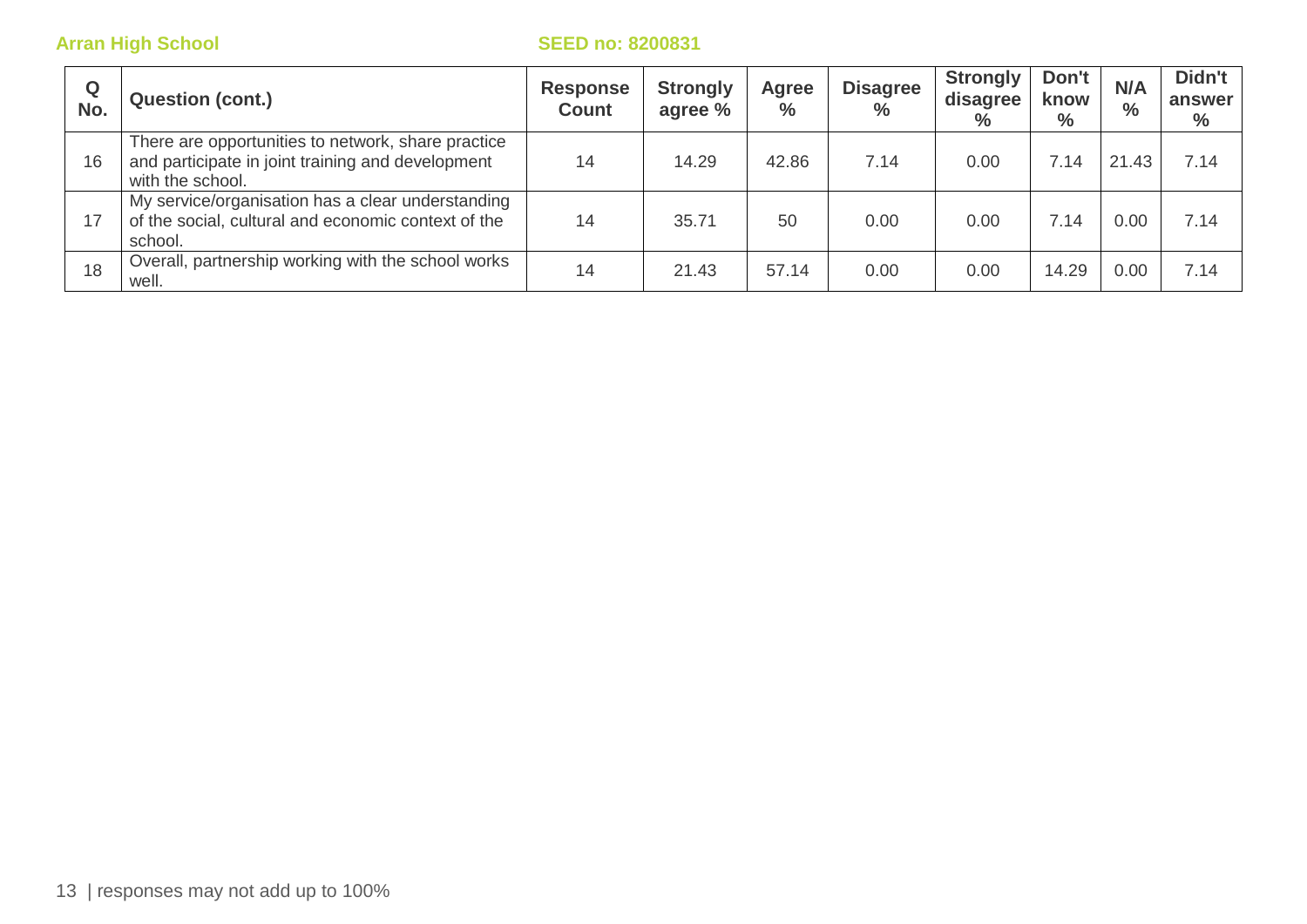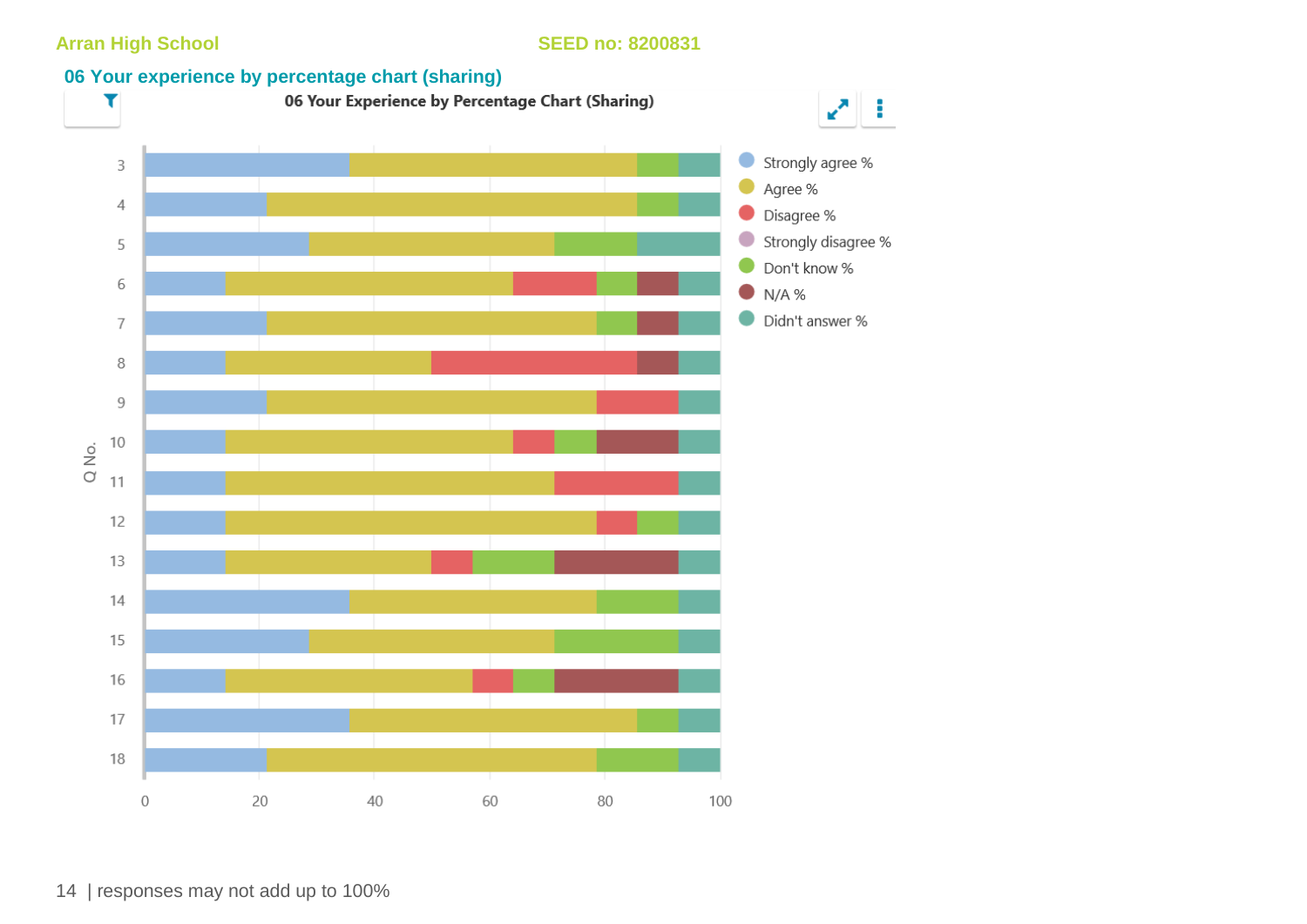## **Questionnaire for school teachers (10)**

| Q<br>No.       | Question                                                                                                                            | <b>Response</b><br><b>Count</b> | <b>Strongly</b><br>agree % | Agree<br>$\frac{9}{6}$ | <b>Disagree</b><br>$\frac{9}{6}$ | <b>Strongly</b><br>disagree<br>$\frac{9}{6}$ | Don't<br>know<br>% | N/A<br>$\%$ | Didn't<br>answer<br>$\%$ |
|----------------|-------------------------------------------------------------------------------------------------------------------------------------|---------------------------------|----------------------------|------------------------|----------------------------------|----------------------------------------------|--------------------|-------------|--------------------------|
| $\overline{2}$ | I find it rewarding to be a member of staff at this<br>school.                                                                      | 23                              | 47.83                      | 43.48                  | 4.35                             | 0.00                                         | 4.35               | 0.00        | 0.00                     |
| 3              | I feel a valued part of the school's community.                                                                                     | 23                              | 26.09                      | 60.87                  | 8.7                              | 4.35                                         | 0.00               | 0.00        | 0.00                     |
| $\overline{4}$ | I am encouraged to learn and share practice with<br>colleagues from other schools.                                                  | 23                              | 21.74                      | 60.87                  | 8.7                              | 4.35                                         | 0.00               | 0.00        | 4.35                     |
| 5              | I am given the opportunity to learn and share practice<br>with colleagues from other schools.                                       | 23                              | 21.74                      | 39.13                  | 26.09                            | 8.7                                          | 0.00               | 4.35        | 0.00                     |
| 6              | I have a clear understanding of the social, cultural and<br>economic context of the school.                                         | 23                              | 52.17                      | 43.48                  | 0.00                             | 0.00                                         | 4.35               | 0.00        | 0.00                     |
| $\overline{7}$ | I feel appropriately supported by the school to<br>undertake my role.                                                               | 23                              | 17.39                      | 65.22                  | 17.39                            | 0.00                                         | 0.00               | 0.00        | 0.00                     |
| 8              | I am supported to engage in professional learning.                                                                                  | 23                              | 26.09                      | 65.22                  | 4.35                             | 0.00                                         | 4.35               | 0.00        | 0.00                     |
| 9              | My professional learning enables me to reflect on and<br>improve my practice.                                                       | 23                              | 39.13                      | 56.52                  | 0.00                             | 0.00                                         | 4.35               | 0.00        | 0.00                     |
| 10             | I have regular opportunities to undertake leadership<br>roles.                                                                      | 23                              | 21.74                      | 39.13                  | 17.39                            | 0.00                                         | 4.35               | 17.39       | 0.00                     |
| 11             | I have opportunities to be involved in agreeing<br>priorities for the school.                                                       | 23                              | 13.04                      | 34.78                  | 39.13                            | 4.35                                         | 4.35               | 4.35        | 0.00                     |
| 12             | I am actively involved in the school's ongoing self-<br>evaluation.                                                                 | 23                              | 21.74                      | 56.52                  | 13.04                            | 0.00                                         | 0.00               | 8.7         | 0.00                     |
| 13             | GTCS standards are used to support professional<br>dialogue.                                                                        | 23                              | 17.39                      | 65.22                  | 8.7                              | 0.00                                         | 4.35               | 4.35        | 0.00                     |
| 14             | I use information, including data, effectively to identify<br>and reduce inequalities in children's and young<br>people's outcomes. | 23                              | 39.13                      | 52.17                  | 4.35                             | 0.00                                         | 4.35               | 0.00        | 0.00                     |
| 15             | I understand how to apply the school's procedures<br>relating to child protection and safeguarding.                                 | 23                              | 56.52                      | 39.13                  | 0.00                             | 0.00                                         | 4.35               | 0.00        | 0.00                     |
| 16             | The school's vision and values underpins my work.                                                                                   | 23                              | 17.39                      | 60.87                  | 4.35                             | 4.35                                         | 8.7                | 0.00        | 4.35                     |
| 17             | Staff treat all children and young people fairly and with<br>respect.                                                               | 23                              | 43.48                      | 47.83                  | 4.35                             | 0.00                                         | 4.35               | 0.00        | 0.00                     |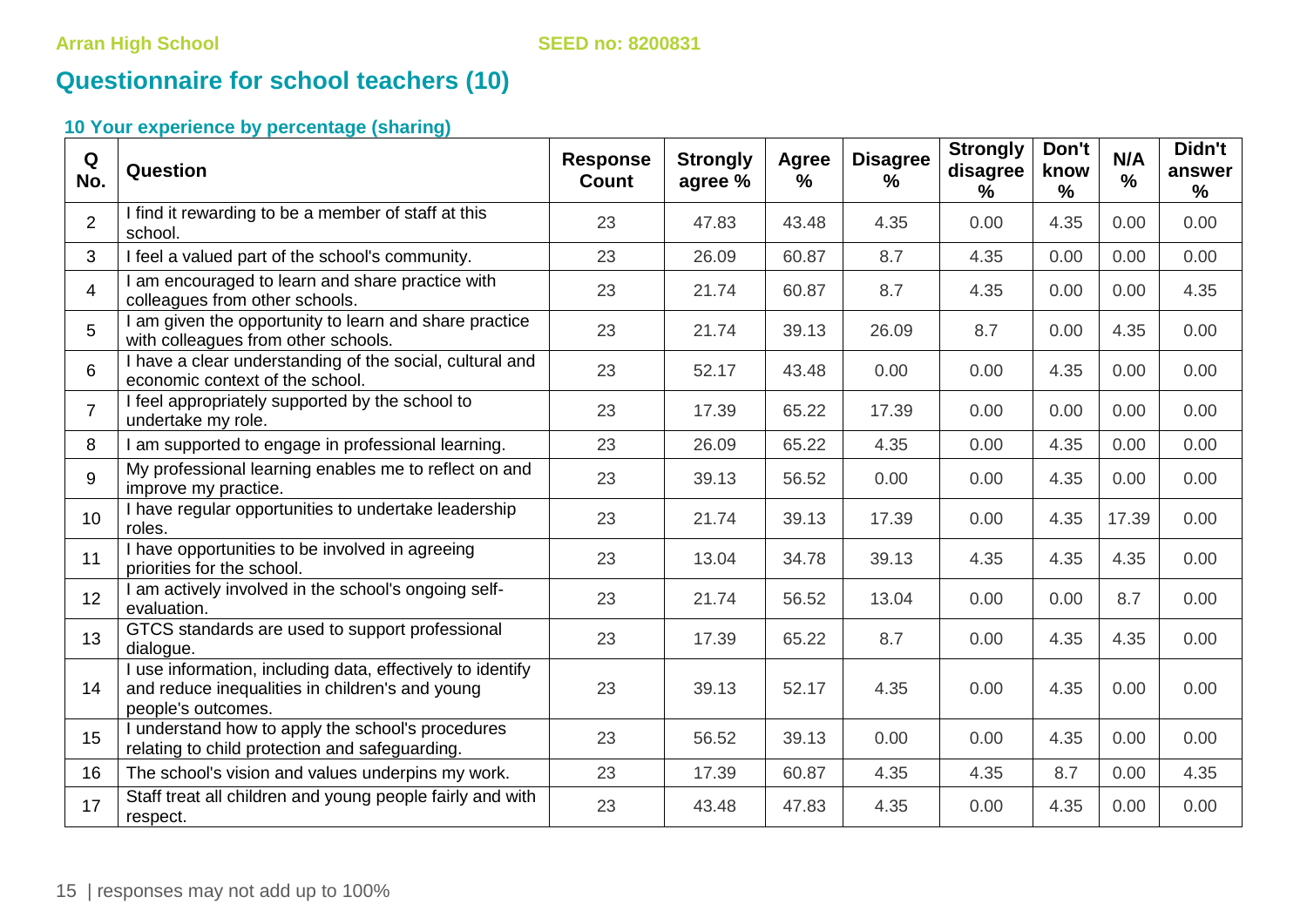| Q<br>No. | <b>Question (cont.)</b>                                                                                                                           | <b>Response</b><br><b>Count</b> | <b>Strongly</b><br>agree % | Agree<br>% | <b>Disagree</b><br>% | <b>Strongly</b><br>disagree<br>$\frac{0}{0}$ | Don't<br>know<br>% | N/A<br>% | Didn't<br>answer<br>$\%$ |
|----------|---------------------------------------------------------------------------------------------------------------------------------------------------|---------------------------------|----------------------------|------------|----------------------|----------------------------------------------|--------------------|----------|--------------------------|
| 18       | Colleagues treat each other with respect.                                                                                                         | 23                              | 8.7                        | 73.91      | 17.39                | 0.00                                         | 0.00               | 0.00     | 0.00                     |
| 19       | Children and young people are encouraged and<br>supported to treat others with respect.                                                           | 23                              | 47.83                      | 47.83      | 0.00                 | 0.00                                         | 4.35               | 0.00     | 0.00                     |
| 20       | Children and young people are well behaved.                                                                                                       | 23                              | 52.17                      | 43.48      | 0.00                 | 0.00                                         | 4.35               | 0.00     | 0.00                     |
| 21       | The school deals effectively with any bullying.                                                                                                   | 23                              | 8.7                        | 56.52      | 4.35                 | 0.00                                         | 30.43              | 0.00     | 0.00                     |
| 22       | I am provided with feedback when I report an incident.                                                                                            | 23                              | 13.04                      | 30.43      | 34.78                | 8.7                                          | 8.7                | 4.35     | 0.00                     |
| 23       | Staff at all levels within the school communicate<br>effectively with each other.                                                                 | 23                              | 4.35                       | 30.43      | 43.48                | 21.74                                        | 0.00               | 0.00     | 0.00                     |
| 24       | The school's arrangements for engaging parents in<br>their child's learning are effective.                                                        | 23                              | 8.7                        | 52.17      | 8.7                  | 0.00                                         | 30.43              | 0.00     | 0.00                     |
| 25       | The school is well led and managed.                                                                                                               | 23                              | 8.7                        | 43.48      | 34.78                | 8.7                                          | 0.00               | 0.00     | 4.35                     |
| 26       | Collaborative working across the school is effective in<br>taking forward improvement.                                                            | 23                              | 8.7                        | 52.17      | 13.04                | 0.00                                         | 26.09              | 0.00     | 0.00                     |
| 27       | Children and young people are engaged in their<br>learning.                                                                                       | 23                              | 26.09                      | 69.57      | 0.00                 | 0.00                                         | 4.35               | 0.00     | 0.00                     |
| 28       | give children and young people regular feedback<br>which helps them to progress.                                                                  | 23                              | 43.48                      | 47.83      | 0.00                 | 0.00                                         | 4.35               | 4.35     | 0.00                     |
| 29       | Children and young people are provided with<br>experiences which meet their learning needs.                                                       | 23                              | 30.43                      | 65.22      | 0.00                 | 0.00                                         | 4.35               | 0.00     | 0.00                     |
| 30       | Children and young people are involved in talking<br>about and planning their learning.                                                           | 23                              | 13.04                      | 78.26      | 4.35                 | 0.00                                         | 4.35               | 0.00     | 0.00                     |
| 31       | Children and young people are involved in setting their<br>learning targets.                                                                      | 23                              | 4.35                       | 91.3       | 0.00                 | 0.00                                         | 4.35               | 0.00     | 0.00                     |
| 32       | Children and young people have the opportunity to<br>lead their learning.                                                                         | 23                              | 4.35                       | 82.61      | 13.04                | 0.00                                         | 0.00               | 0.00     | 0.00                     |
| 33       | I receive appropriate support for planning, preparation<br>and assessment.                                                                        | 23                              | 17.39                      | 60.87      | 17.39                | 0.00                                         | 4.35               | 0.00     | 0.00                     |
| 34       | The school has effective strategies to support children<br>and young people with their learning, including those<br>requiring additional support. | 23                              | 26.09                      | 65.22      | 4.35                 | 0.00                                         | 4.35               | 0.00     | 0.00                     |
| 35       | Staff have a shared understanding of their<br>'responsibility of all' in literacy and numeracy and<br>health and wellbeing.                       | 23                              | 30.43                      | 60.87      | 4.35                 | 0.00                                         | 4.35               | 0.00     | 0.00                     |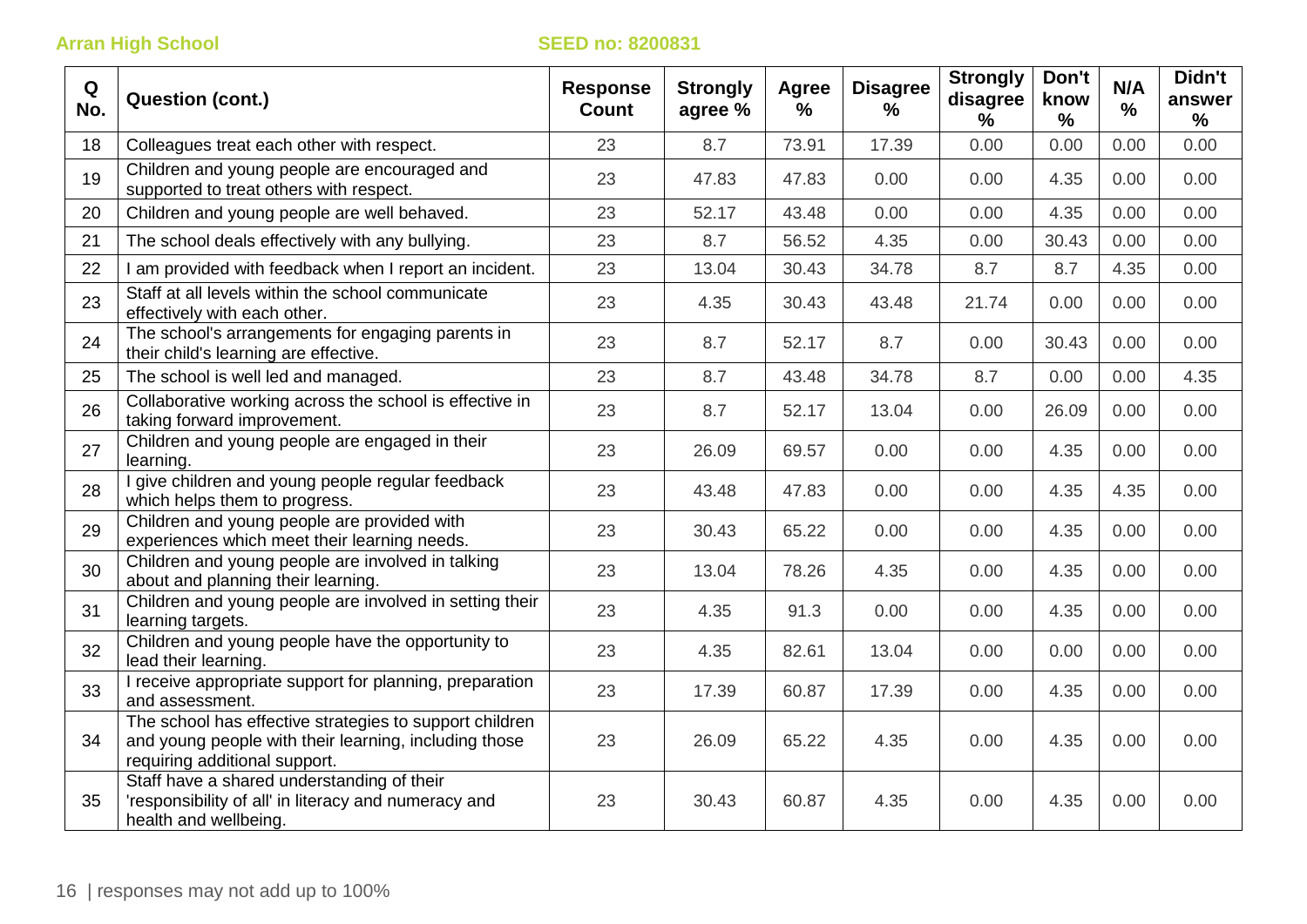| Q<br>No. | <b>Question (cont.)</b>                                                                                                  | <b>Response</b><br><b>Count</b> | <b>Strongly</b><br>agree % | Agree<br>% | <b>Disagree</b><br>% | <b>Strongly</b><br>disagree<br>% | Don't<br>know<br>% | N/A<br>$\%$ | Didn't<br>answer<br>% |
|----------|--------------------------------------------------------------------------------------------------------------------------|---------------------------------|----------------------------|------------|----------------------|----------------------------------|--------------------|-------------|-----------------------|
| 36       | Moderation activities are helping me to make sound<br>professional judgements.                                           | 23                              | 17.39                      | 73.91      | 4.35                 | 0.00                             | 0.00               | 4.35        | 0.00                  |
| 37       | have regular opportunities to help shape the<br>curriculum through discussions with colleagues,<br>parents and partners. | 23                              | 8.7                        | 65.22      | 13.04                | 0.00                             | 8.7                | 4.35        | 0.00                  |
| 38       | am aware of and involved in the school's strategies<br>for raising attainment for all.                                   | 23                              | 17.39                      | 73.91      | 0.00                 | 0.00                             | 8.7                | 0.00        | 0.00                  |